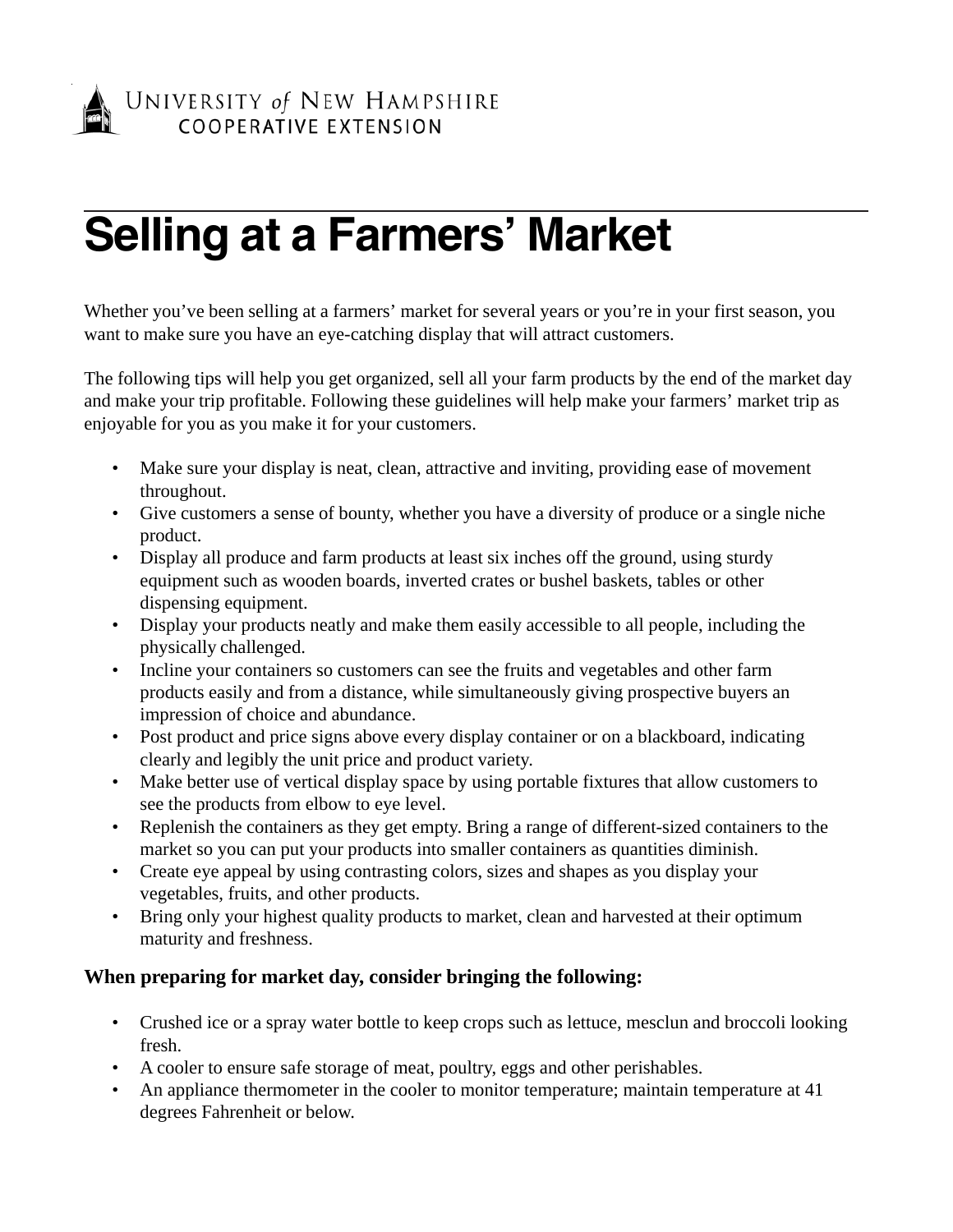- Drinking-quality water for misting sensitive vegetables, for drinking and for washing your hands.
- Paper towels and soap.
- Signs.
- Farm business sign.
- Price and products signs.
- Other signs or posters.
- Products price list.
- A white or beige canopy, tent or umbrella to define your sales area and protect farm produce and products from the elements.
- Portable displays such as tables, sawhorses, wooden boards, shelves, etc., on which to display your produce and other products.
- Sandbags or other weights to anchor your table, canopy, fliers, etc. in the event of wind.
- Tablecloths to dress up your table displays and hide the extra inventory and other items.
- Clean and undamaged containers such as wooden or wicker baskets, crates, bushels, etc.
- Fabric or plastic container liners to keep fruits and vegetables free of bruises.
- Plastic or paper bags, new and sturdy.
- Cash box with change and small bills.
- Receipt book and calculator.
- Licensed scale, if you choose to sell by weight.
- Cellophane paper/plastic and rubber bands to cover small fruit containers.
- Florist sleeves, if you are in the cut flower business.
- Bakery cardboard boxes for fruit or poultry pies or dumplings and other value-added products.
- Shopping baskets a great convenience for customers, allowing them to purchase more products.
- Fliers about your farm: include information about what you sell, recipes, a picture of your farm, contact information.
- Business cards.
- Anti-fatigue mats and a stool for you to rest on if you need some support.
- Blackboard.
- Clipboard, extra paper and pen to write any comments, notes or customers' feedback.
- Heavy paper and marker pens for making new signs if needed.
- Adhesive tape or staple gun (with extra staples).
- First-aid kit.

### **Make sure your sales crew**

- Understands the importance of hygienic practices such as washing their hands after using the bathroom.
- Knows about your farm operation and farm products.
- Is well informed about handling, storing and using each of your products.
- Wears aprons, T-shirts, or caps with your farm name or logo.
- Appears neat and well groomed.
- Is full of enthusiasm, with genuine smiles.